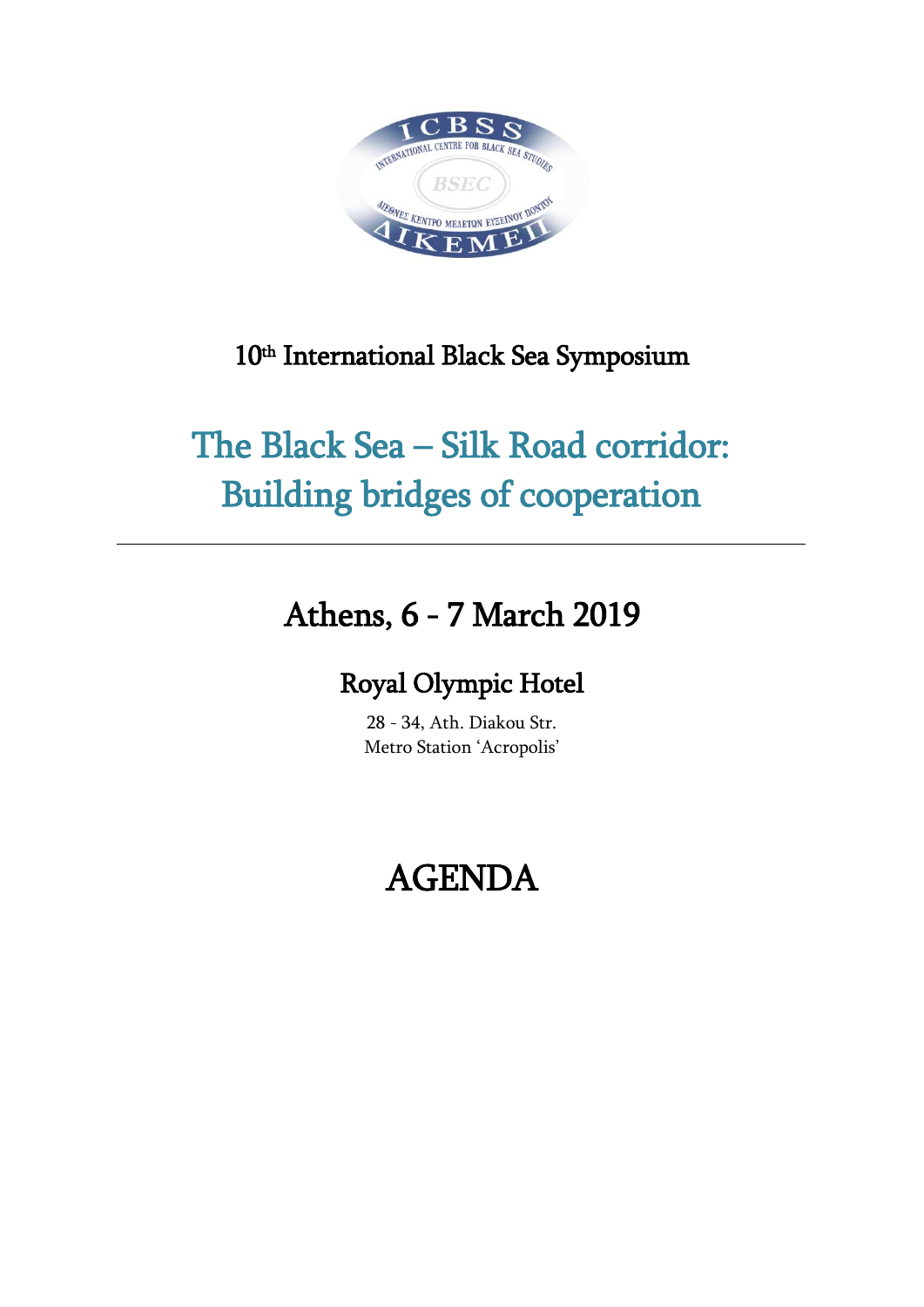| Wednesday, 6 March 2019 |                                                                                                                                                                                                                                                                                                                       |  |
|-------------------------|-----------------------------------------------------------------------------------------------------------------------------------------------------------------------------------------------------------------------------------------------------------------------------------------------------------------------|--|
| $9.30 - 10.00$          | Registration                                                                                                                                                                                                                                                                                                          |  |
| $10.00 - 10.20$         | <b>Welcome Address</b>                                                                                                                                                                                                                                                                                                |  |
|                         | Mr. Georgios MITRAKOS, Director General, International Centre for<br><b>Black Sea Studies (ICBSS)</b><br>H.E. Ambassador Mr. Lucian FATU, Ambassador Extraordinary and<br>Plenipotentiary, Embassy of Romania to the Hellenic Republic                                                                                |  |
| $10.20 - 10.40$         | <b>Keynote Speech</b>                                                                                                                                                                                                                                                                                                 |  |
|                         | The project "One belt, one road" in the context of the current political<br>situation.<br>Prof. Dr. Zahari ZAKHARIEV, President of the Bulgaria National Association<br>for the Belt and Road, President of the Slavyani Foundation                                                                                   |  |
| $10.40 - 12.00$         | Session I. Unlocking the tourism potential through synergies.                                                                                                                                                                                                                                                         |  |
|                         | <b>Subject:</b> Exploring the marketing, promotion and destination management of existing<br>travel destinations and new thematic routes in the Black Sea countries along the<br>historic Silk Road routes.                                                                                                           |  |
|                         | Moderator: Mr. Lysandros TSILIDIS, President, Federation of Hellenic<br>Associations of Travel & Tourist Agencies (fedHATTA)                                                                                                                                                                                          |  |
|                         | Unlocking the tourism potential through synergies: Experiences from the<br>CPMR's initiatives, policies and projects work.                                                                                                                                                                                            |  |
|                         | Flora LEROY, Project and Policy Officer, Intermediterranean<br>Ms.<br>Commission, Conference of Peripheral Maritime Regions (CPMR)                                                                                                                                                                                    |  |
|                         | Facility for Blue Growth in the Black Sea - Cruise & Tourism.                                                                                                                                                                                                                                                         |  |
|                         | Mr. Thanos SMANIS, Environmental Consultant, Member of the Facility for<br>Blue Growth in the Black Sea                                                                                                                                                                                                               |  |
|                         | Silk threads: Behind the intercultural dialogue National Tourism Strategy on<br>product differentiation.<br>Ms. Eftychia Christina AIVALIOTOU, Dept. of Tourism Policy Planning<br>Mr. George KAKOUTIS, Dept. of International & European Affairs<br>Directorate of Strategic Planning, Ministry of Tourism of Greece |  |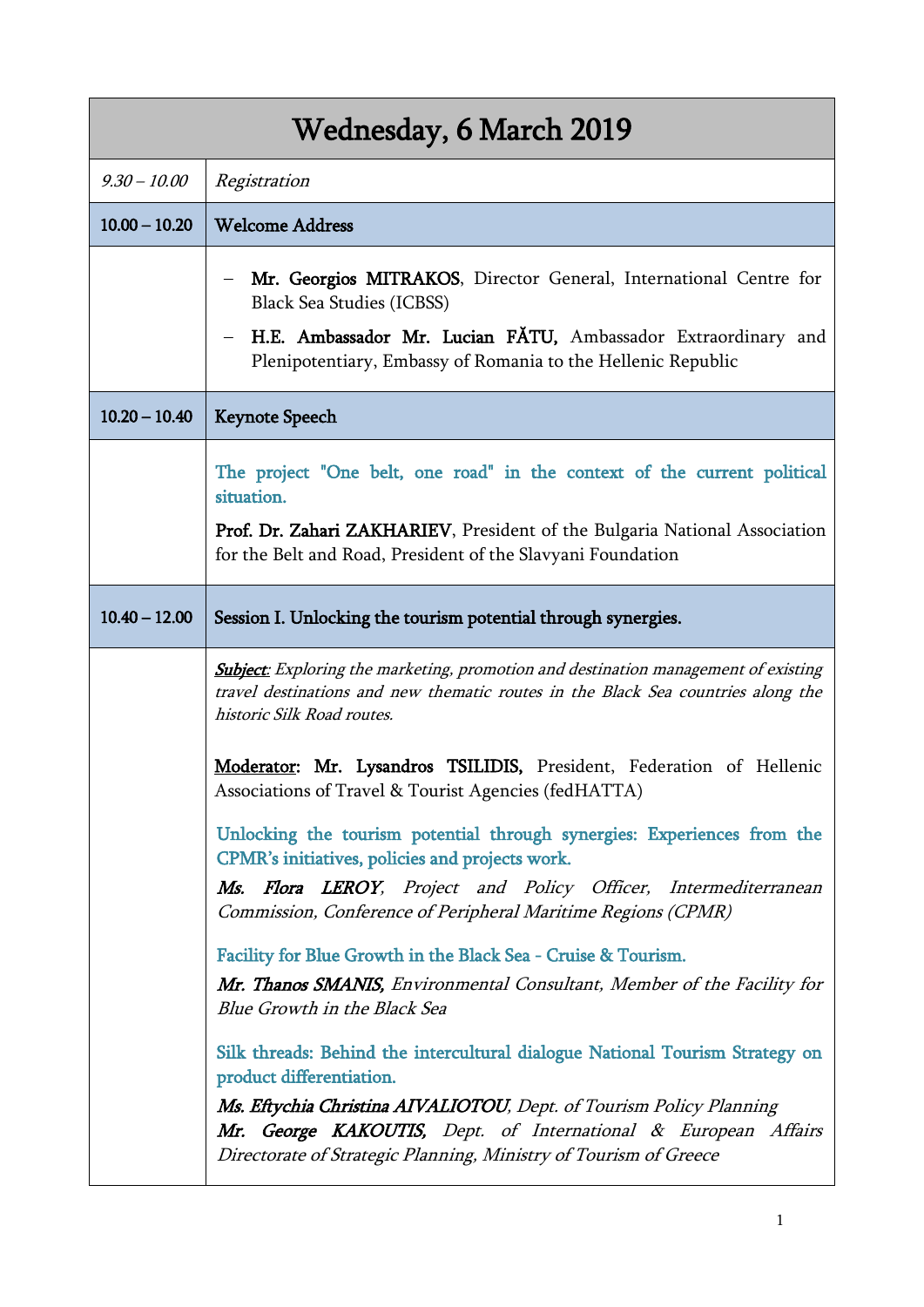|                 | Technology as a key to future tourism.                                                                                                                                                                                                                                   |
|-----------------|--------------------------------------------------------------------------------------------------------------------------------------------------------------------------------------------------------------------------------------------------------------------------|
|                 | Dr. Vicky KATSONI, Associate Professor, Tourism Dept., University of West<br>Attica, President of the International Association of Cultural and Digital<br>Tourism (IACuDiT)                                                                                             |
|                 | Silk Road tourism synergies: Academia - business networking.                                                                                                                                                                                                             |
|                 | Dr. Stella KOSTOPOULOU, Associate Professor, President of the European<br>Interdisciplinary Silk Road Tourism Centre, Institutional Coordinator for the<br>Agreement AUTh-CASS (Beijing), Departmental ECTS/Erasmus Coordinator,<br>Aristotle University of Thessaloniki |
|                 | Cultural Tourism vehicle for interconnectivity in the Balkans and Black Sea<br>region.                                                                                                                                                                                   |
|                 | Mr. Giannis BALAKAKIS, Chairman Balkan & Black Sea Forum, President                                                                                                                                                                                                      |
|                 | GeoRoutes, Greece<br>Q & A Session                                                                                                                                                                                                                                       |
| $12.00 - 12.30$ |                                                                                                                                                                                                                                                                          |
|                 | Coffee break                                                                                                                                                                                                                                                             |
| $12.30 - 13.30$ | Session II. The Black Sea Region at the crossroads of the new Silk Road route.                                                                                                                                                                                           |
|                 | <b>Subject:</b> Regional dimension and outlook on the new Silk Road strategy.                                                                                                                                                                                            |
|                 | Moderator: Mr. Georgios MITRAKOS, Director General, International Centre<br>for Black Sea Studies (ICBSS)                                                                                                                                                                |
|                 | Black Sea and the Silk Road-structure and paradigm.                                                                                                                                                                                                                      |
|                 | Mr. Dan PETRE, Director General, Romanian Diplomatic Institute                                                                                                                                                                                                           |
|                 | China's growing footprint in the Black Sea Region.                                                                                                                                                                                                                       |
|                 | Dr. Jens BASTIAN, Independent Financial Sector Analyst & Economic<br>Consultant, Athens, Greece + Stuttgart, Germany                                                                                                                                                     |
|                 | China's interconnectivity model and Europe.                                                                                                                                                                                                                              |
|                 | Dr. George TZOGOPOULOS, Senior Research Fellow, Centre international de                                                                                                                                                                                                  |
|                 | formation européenne (CIFE)                                                                                                                                                                                                                                              |
|                 | Q & A Session                                                                                                                                                                                                                                                            |
| $13.30 - 14.30$ | <b>Standing Lunch</b>                                                                                                                                                                                                                                                    |
| $14.30 - 16.00$ | Session III. Investment nexus along the Black Sea – Silk Road corridor.                                                                                                                                                                                                  |
|                 | <b>Subject:</b> Assessment of the economic environment & identification of challenges and<br>perspectives for foreign direct investments in the wider Black Sea Region.                                                                                                  |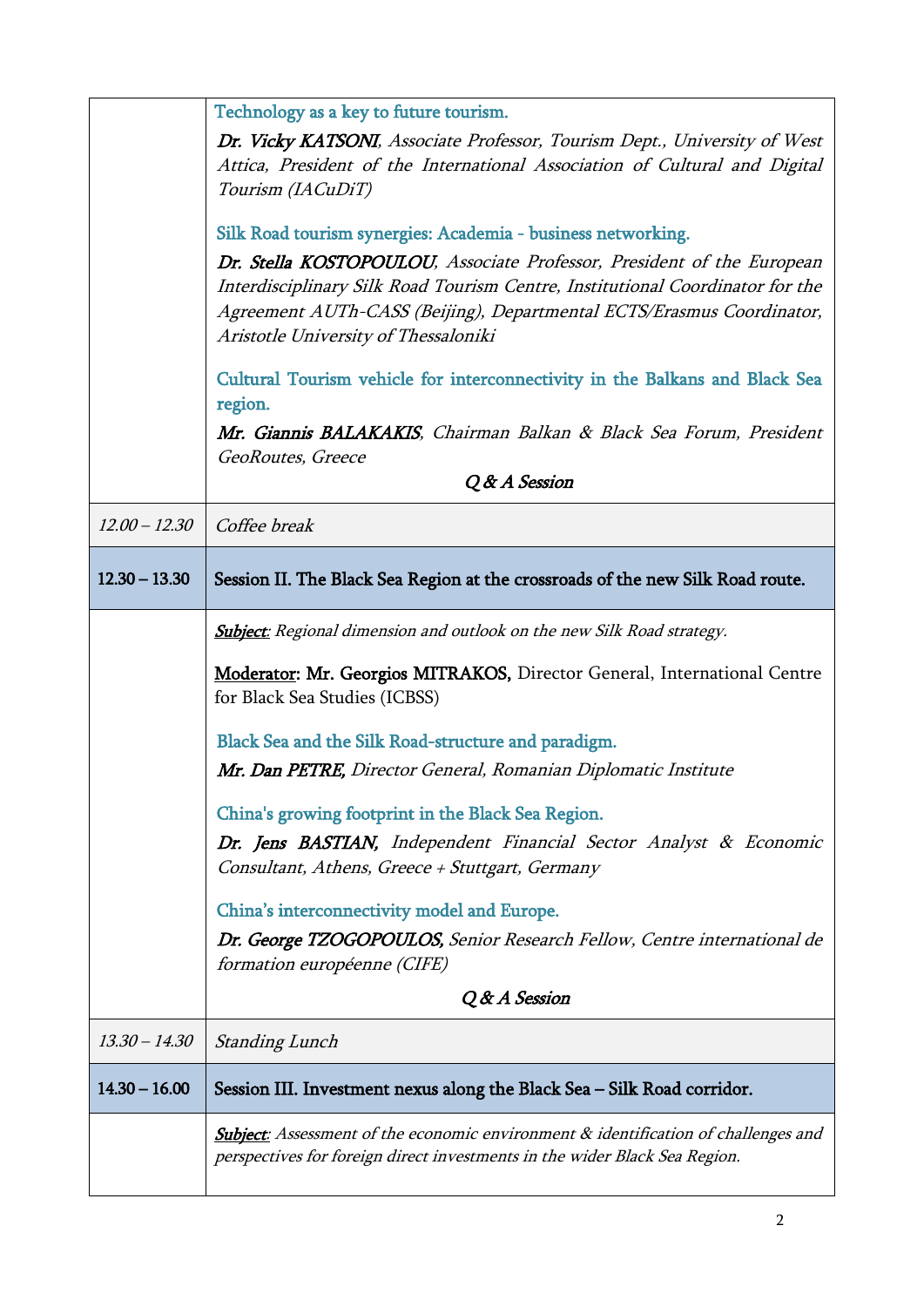|                        | Moderator: Mr. Yiannis PAPANIKOLAOU, Economist, f. Director General of<br>the International Centre for Black Sea Studies (ICBSS)                                                                                                                   |  |
|------------------------|----------------------------------------------------------------------------------------------------------------------------------------------------------------------------------------------------------------------------------------------------|--|
|                        | Economic Developments and Prospects for the Black Sea Region-Challenges<br>and Opportunities.                                                                                                                                                      |  |
|                        | Mr. Ghinea Arminio IORGA, Head, Policy and Strategy, Black Sea Trade &<br>Development Bank (BSTDB)                                                                                                                                                 |  |
|                        | New trends in development of Modern International Economic relations.<br>Amb. David APTSIAURI, Senior Fellow, Visiting Professor Levan Mikeladze<br>Diplomatic Institute of Training and Research of the Ministry of Foreign<br>Affairs of Georgia |  |
|                        | A common Special Economic Zone across Black Sea commercial & industrial<br>ports.                                                                                                                                                                  |  |
|                        | Mr. Leonardo MANZARI, President, European Institute for EurAsian<br>Dialogue, Italy                                                                                                                                                                |  |
|                        | International Financial Institutions - Experience of the «Silk Road Countries.                                                                                                                                                                     |  |
|                        | Dr. Tetiana KANIEVA, Dean of Faculty of Finance and Banking, Kyiv                                                                                                                                                                                  |  |
|                        | National University of Trade and Economics, Ukraine                                                                                                                                                                                                |  |
|                        | 7 Key Ways to Exchange Cutting Edge Innovation in Financial Services.                                                                                                                                                                              |  |
|                        | Mr. David GYORI, CEO, Banking Reports Ltd London                                                                                                                                                                                                   |  |
|                        | Q & A Session                                                                                                                                                                                                                                      |  |
| Thursday, 7 March 2019 |                                                                                                                                                                                                                                                    |  |
| $9.30 - 10.00$         | Registration                                                                                                                                                                                                                                       |  |
| $10.00 - 12.00$        | Session IV. Exploring the Belt and Road Initiative.                                                                                                                                                                                                |  |
|                        | <b>Subject:</b> The Belt and Road Initiative's business potential for the Black Sea countries,<br>emphasizing on large-scale projects in connectivity, infrastructure and networks.                                                                |  |
|                        | <b>Moderator: Mr. Dan PETRE, Director General, Romanian Diplomatic Institute</b>                                                                                                                                                                   |  |
|                        | The Belt and Road initiative: Another intra-European point of friction?                                                                                                                                                                            |  |
|                        | Amb. Michael B. CHRISTIDES, Secretary General, BSEC PERMIS                                                                                                                                                                                         |  |
|                        | Belt and Road initiative: a view from Central Europe.                                                                                                                                                                                              |  |
|                        |                                                                                                                                                                                                                                                    |  |

Trade